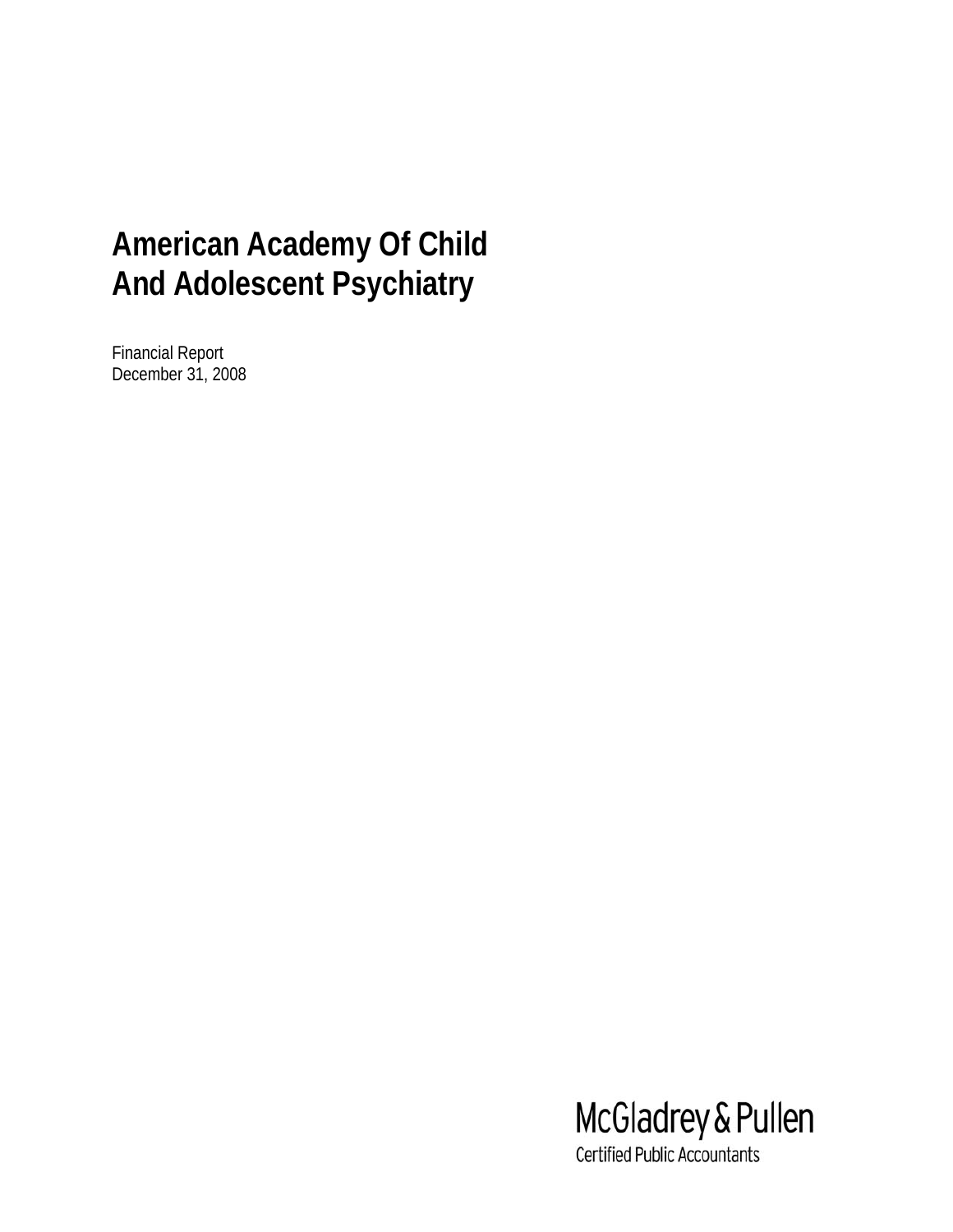**Contents** 

| <b>Independent Auditor's Report</b>                                                      |          |
|------------------------------------------------------------------------------------------|----------|
| <b>Financial Statements</b>                                                              |          |
| <b>Balance Sheet</b><br><b>Statement Of Activities</b><br><b>Statement Of Cash Flows</b> | 3<br>4   |
| <b>Notes To Financial Statements</b>                                                     | $5 - 14$ |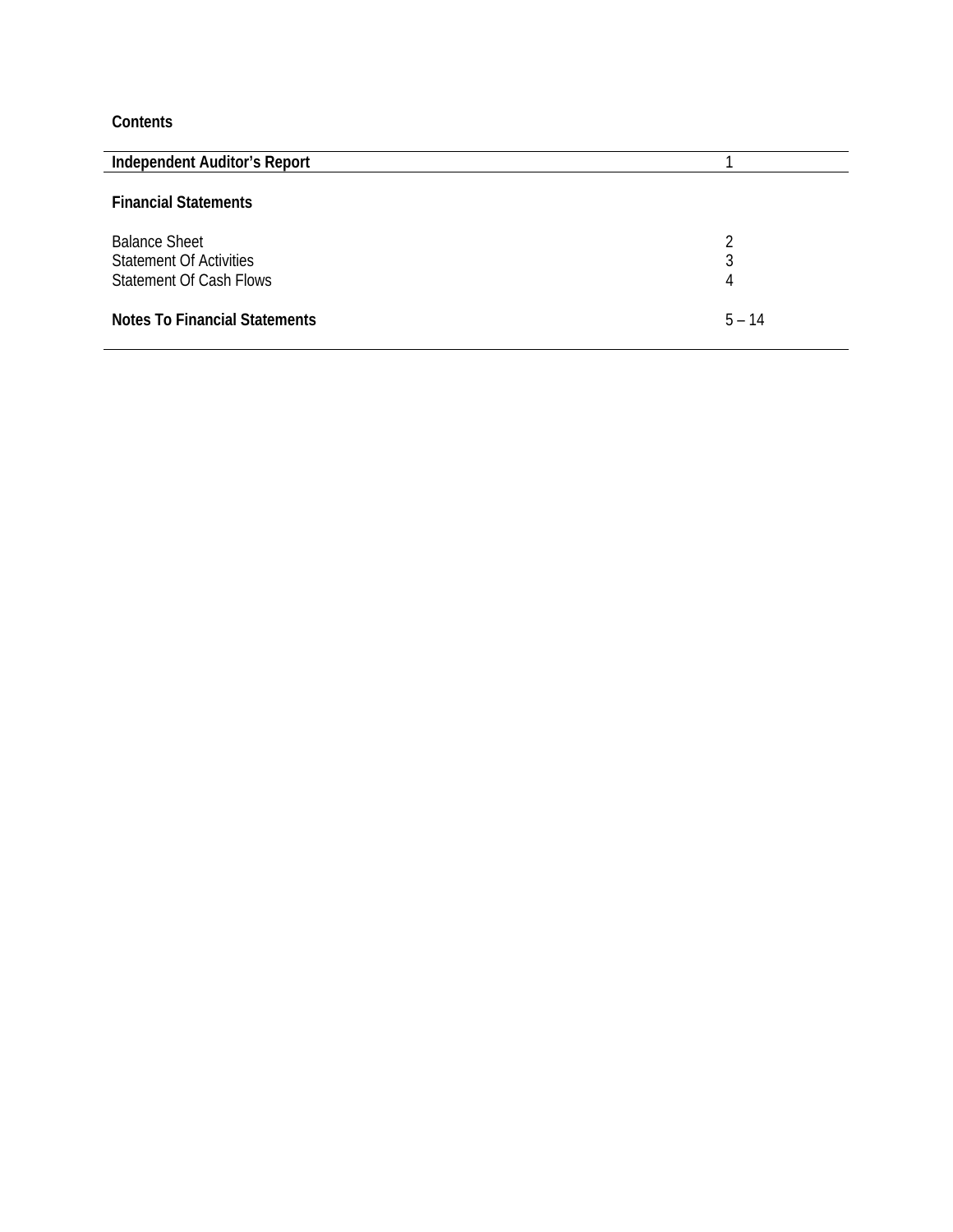# McGladrey & Pullen

**Certified Public Accountants** 

**Independent Auditor's Report** 

To the Financial Planning Committee American Academy of Child and Adolescent Psychiatry Washington, D.C.

We have audited the accompanying balance sheet of the American Academy of Child and Adolescent Psychiatry (AACAP) as of December 31, 2008, and the related statements of activities and cash flows for the year then ended. These financial statements are the responsibility of AACAP's management. Our responsibility is to express an opinion on these financial statements based on our audit. The prior year summarized comparative information has been derived from AACAP's 2007 financial statements and, in our report dated August 1, 2008, we expressed an unqualified opinion on those financial statements.

We conducted our audit in accordance with auditing standards generally accepted in the United States of America and the standards applicable to financial audits contained in *Government Auditing Standards*, issued by the Comptroller General of the United States. Those standards require that we plan and perform the audit to obtain reasonable assurance about whether the financial statements are free of material misstatement. An audit includes examining, on a test basis, evidence supporting the amounts and disclosures in the financial statements. An audit also includes assessing the accounting principles used and significant estimates made by management, as well as evaluating the overall financial statement presentation. We believe that our audit provides a reasonable basis for our opinion.

In our opinion, the 2008 financial statements referred to above present fairly, in all material respects, the financial position of the American Academy of Child and Adolescent Psychiatry as of December 31, 2008, and the changes in its net assets and its cash flows for the year then ended in conformity with accounting principles generally accepted in the United States of America.

In accordance with *Government Auditing Standards*, we have also issued our report dated June 9, 2009, on our consideration of the American Academy of Child and Adolescent Psychiatry's internal control over financial reporting and our tests of its compliance with certain provisions of laws, regulations, contracts and grant agreements and other matters. The purpose of that report is to describe the scope of our testing of internal control over financial reporting and compliance and the results of that testing, and not to provide an opinion on the internal control over financial reporting or on compliance. That report is an integral part of an audit performed in accordance with *Government Auditing Standards* and should be considered in assessing the results of our audit.

McHadrey of Pallen, LLP

Vienna, Virginia June 9, 2009

McGladrey & Pullen, LLP is a member firm of RSM International, an affiliation of separate and independent legal entities.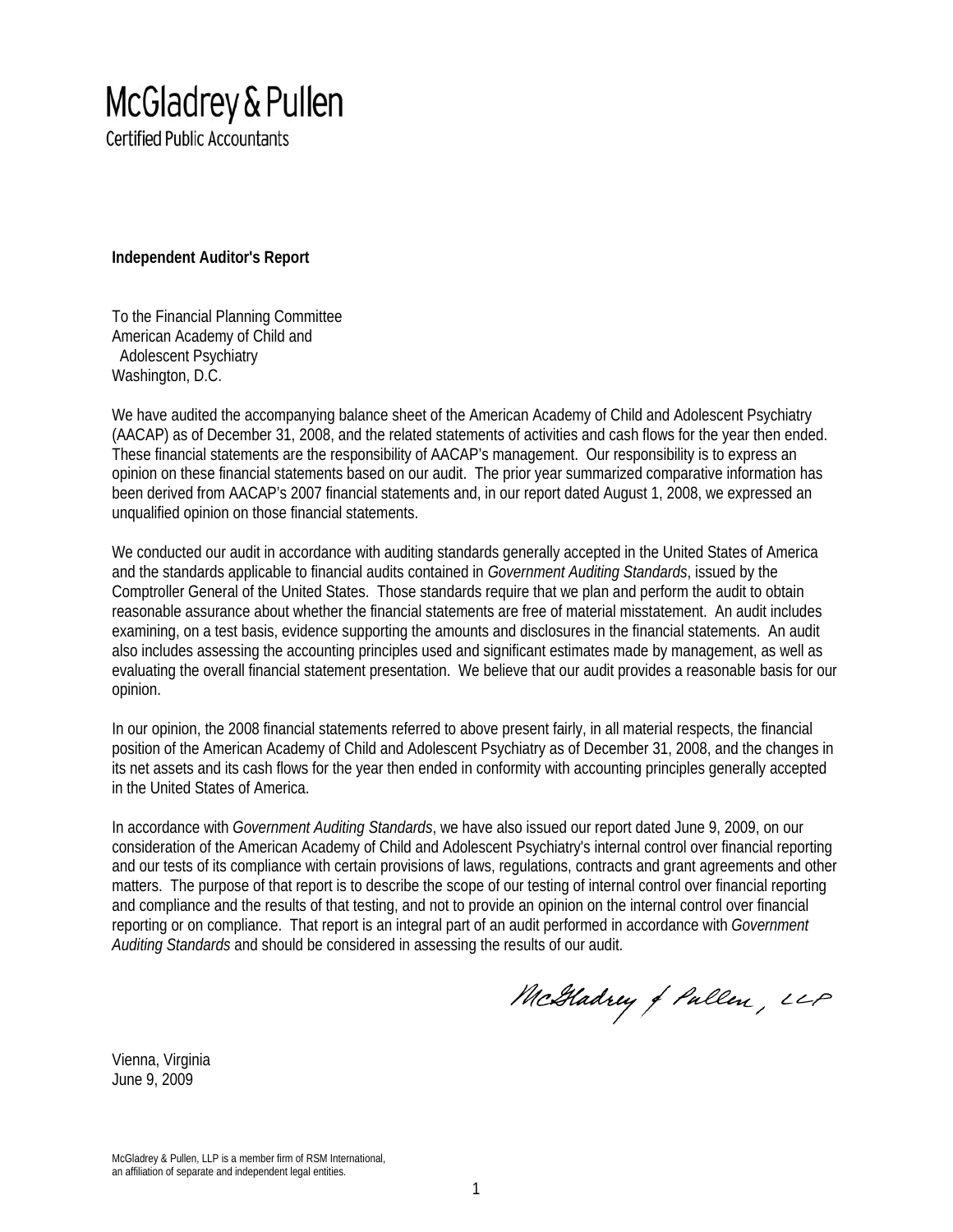**Balance Sheet December 31, 2008 (With Comparative Totals For 2007)**

| Assets                                          | 2008            | 2007             |
|-------------------------------------------------|-----------------|------------------|
| Cash and Cash Equivalents                       | \$<br>1,253,123 | \$<br>2,619,306  |
| Investments                                     | 5,260,956       | 7,639,347        |
| Receivables, net                                | 584,690         | 953,656          |
| Prepaid Expenses                                | 109,310         | 56,955           |
| Promises to Give, net                           | 109,948         | 79,947           |
| Property and Equipment, net                     | 2,782,120       | 1,997,477        |
|                                                 | 10,100,147      | \$<br>13,346,688 |
| <b>Liabilities And Net Assets</b>               |                 |                  |
| Liabilities                                     |                 |                  |
| Accounts payable and accrued expenses           | \$<br>929,850   | \$<br>1,110,640  |
| Deferred revenues                               | 1,140,118       | 1,302,066        |
| Regional council dues payable                   | 123,707         | 182,168          |
| Note payable                                    | 468,047         |                  |
| Capital lease payable                           |                 | 29,712           |
| Security deposits                               | 2,322           | 2,997            |
|                                                 | 2,664,044       | 2,627,583        |
| Commitments and Contingencies (Notes 10 and 11) |                 |                  |
| Net Assets                                      |                 |                  |
| Unrestricted:                                   |                 |                  |
| Undesignated                                    | 4,134,377       | 6,071,887        |
| Board-designated                                | 194,045         | 290,755          |
|                                                 | 4,328,422       | 6,362,642        |
| Temporarily restricted                          | 1,682,815       | 3,187,521        |
| Permanently restricted                          | 1,424,866       | 1,168,942        |
|                                                 | 7,436,103       | 10,719,105       |
|                                                 | 10,100,147      | \$<br>13,346,688 |
|                                                 |                 |                  |

See Notes To Financial Statements.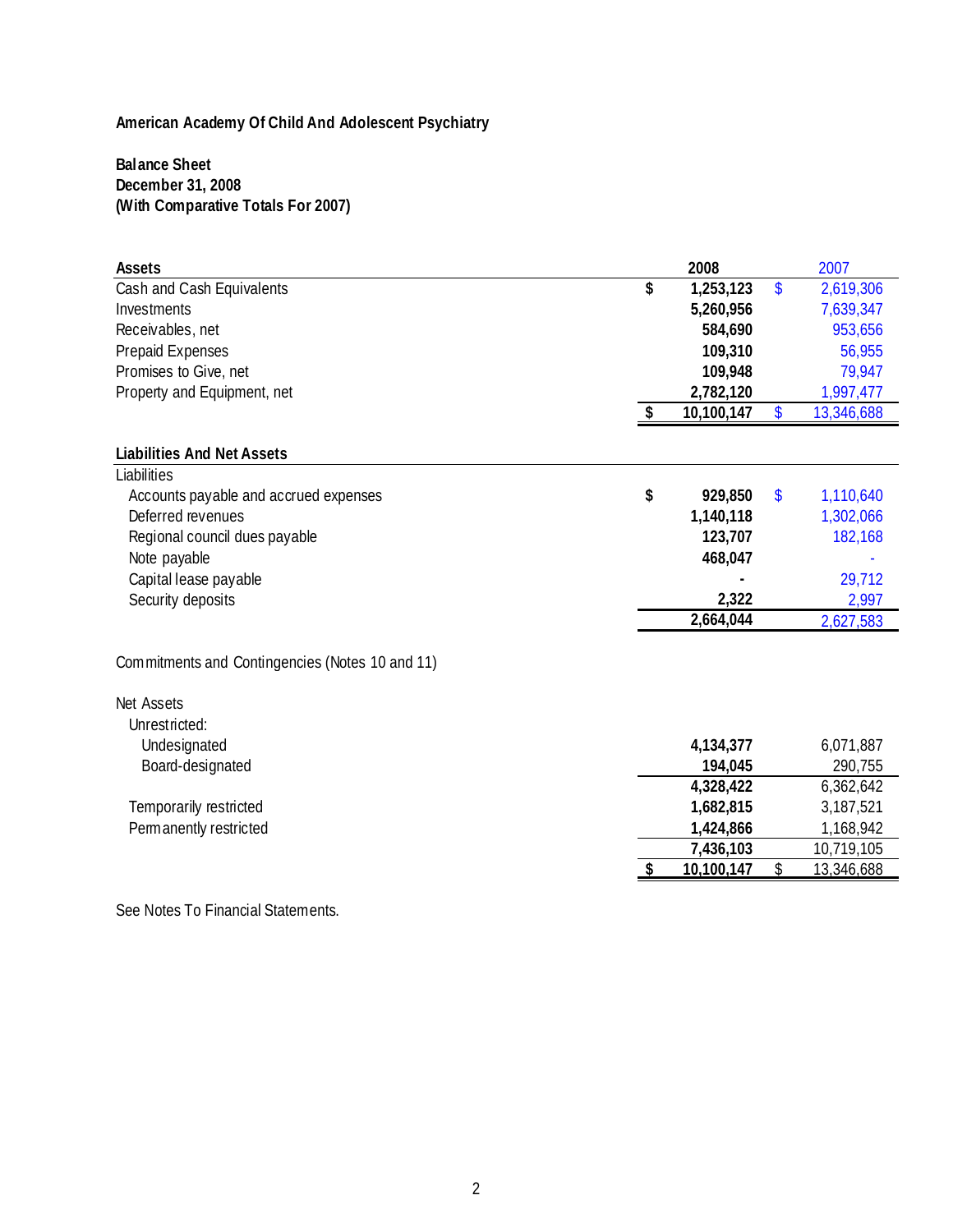## **Statement Of Activities Year Ended December 31, 2008 (With Comparative Totals For 2007)**

|                                           |                     |                    | 2008            |                 |               |               |
|-------------------------------------------|---------------------|--------------------|-----------------|-----------------|---------------|---------------|
|                                           |                     | <b>Temporarily</b> | Permanently     |                 |               | 2007          |
|                                           | <b>Unrestricted</b> | Restricted         | Restricted      | Total           |               | <b>T</b> otal |
| Revenue and Support:                      |                     |                    |                 |                 |               |               |
| Grants and contributions                  | \$<br>1,399,457     | \$<br>738,242      | \$              | \$<br>2,137,699 |               | 1,809,448     |
| Membership dues and fees                  | 2,033,148           |                    |                 | 2,033,148       | \$            | 1,955,658     |
| Annual meeting and institutes             | 1,573,700           |                    |                 | 1,573,700       |               | 1,705,238     |
| Journal                                   | 1,077,899           |                    |                 | 1,077,899       |               | 1,235,061     |
| Member benefit royalties                  | 249,933             |                    |                 | 249,933         |               | 267,708       |
| January Institute                         | 179,467             |                    |                 | 179,467         |               | 152,956       |
| <b>Annual Review</b>                      | 131,479             |                    |                 | 131,479         |               | 114,191       |
| Publications                              | 96,951              |                    |                 | 96,951          |               | 165,759       |
| JobSource                                 | 68,505              |                    |                 | 68,505          |               | 95,100        |
| Building-rental income                    | 35,855              |                    |                 | 35,855          |               | 68,847        |
| Lifelong Leaming Institute                | 17,766              |                    |                 | 17,766          |               | 25,445        |
| Other income                              | 16,786              |                    |                 | 16,786          |               | 27,093        |
| <b>AACAP News</b>                         | 16,163              |                    |                 | 16,163          |               | 36,854        |
| Investment (Loss) Gain                    | (1,402,862)         | (921, 388)         |                 | (2, 324, 250)   |               | 392,950       |
| Transfer from Temporatily Restricted to   |                     |                    |                 |                 |               |               |
| Permanently Restricted                    |                     | (255, 924)         | 255,924         |                 |               |               |
| Net assets released from restrictions     | 1,065,636           | (1,065,636)        |                 |                 |               |               |
|                                           | 6,559,883           | (1,504,706)        | 255,924         | 5,311,101       |               | 8,052,308     |
| Total revenue and support                 |                     |                    |                 |                 |               |               |
| Expenses:                                 |                     |                    |                 |                 |               |               |
| Program services:                         |                     |                    |                 |                 |               |               |
| Annual meeting and institutes             | 1,102,027           |                    |                 | 1,102,027       |               | 880,949       |
| Grants                                    | 999,906             |                    |                 | 999,906         |               | 1,175,744     |
| Components                                | 812,451             |                    |                 | 812,451         |               | 730,780       |
| Journal                                   | 769,711             |                    |                 | 769,711         |               | 608,786       |
| Special Funds                             | 425,688             |                    |                 | 425,688         |               | 363,888       |
| <b>AACAP News</b>                         | 146,905             |                    |                 | 146,905         |               | 174,465       |
| January Institute                         | 126,650             |                    |                 | 126,650         |               | 77,968        |
| Publications                              | 116,941             |                    |                 | 116,941         |               | 87,292        |
| Presidential initiatives                  | 135,681             |                    |                 | 135,681         |               | 116,458       |
| <b>Annual Review</b>                      | 89,419              |                    |                 | 89,419          |               | 79,663        |
| Lifelong Learning Institute               | 69,508              |                    |                 | 69,508          |               | 40,762        |
| JobSource                                 | 9,705               |                    |                 | 9,705           |               | 14,546        |
| Total program services                    | 4,804,592           | $\overline{a}$     | $\overline{a}$  | 4,804,592       |               | 4,351,301     |
| Supporting services:                      |                     |                    |                 |                 |               |               |
| Central office                            | 2,935,736           |                    |                 | 2,935,736       |               | 2,409,615     |
|                                           | 447,624             |                    |                 | 447,624         |               | 324,533       |
| <b>Building operations</b><br>Fundraising | 406,151             |                    | $\blacksquare$  | 406,151         |               | 342,799       |
| Total supporting services                 | 3,789,511           | $\blacksquare$     |                 | 3,789,511       |               | 3,076,947     |
|                                           |                     |                    |                 |                 |               |               |
| <b>Total expenses</b>                     | 8,594,103           |                    |                 | 8,594,103       |               | 7,428,248     |
| Change in net assets                      | (2,034,220)         | (1,504,706)        | 255,924         | (3,283,002)     |               | 624,060       |
| Net Assets:                               |                     |                    |                 |                 |               |               |
| Beginning                                 | 6,362,642           | 3,187,521          | 1,168,942       | 10,719,105      |               | 10,095,045    |
| Ending                                    | -\$<br>4,328,422    | \$<br>1,682,815    | 1,424,866<br>\$ | \$<br>7,436,103 | <sup>\$</sup> | 10,719,105    |

See Notes To Financial Statements.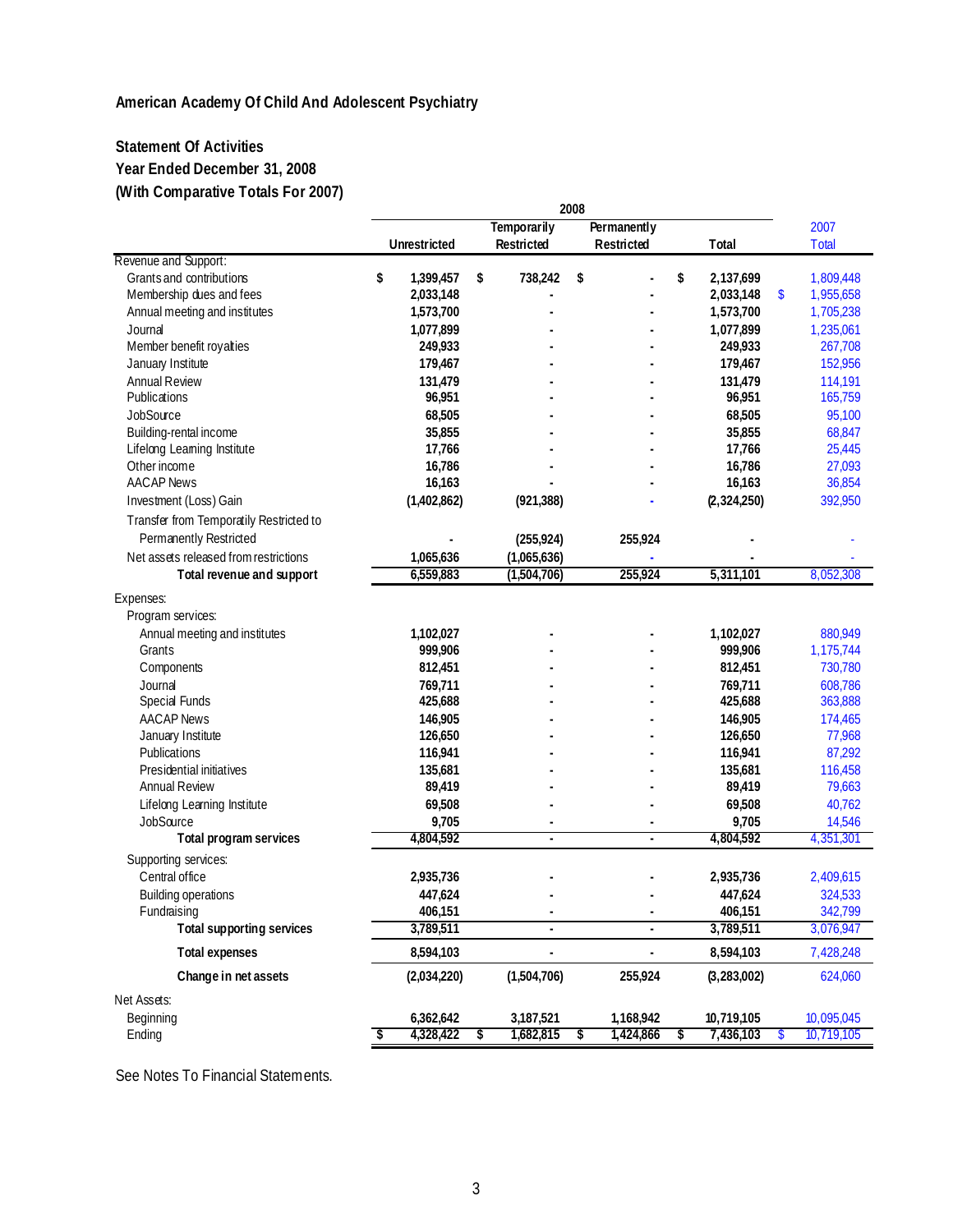**Statement Of Cash Flows Year Ended December 31, 2008 (With Comparative Totals For 2007)**

|                                                                             | 2008              |    | 2007           |
|-----------------------------------------------------------------------------|-------------------|----|----------------|
| Cash Flows From Operating Activities                                        |                   |    |                |
| Change in net assets                                                        | \$<br>(3,283,002) | \$ | 624,060        |
| Adjustments to reconcile change in net assets to                            |                   |    |                |
| net cash (used in) provided by operating activities:                        |                   |    |                |
| Realized and unrealized losses (gains) on investments                       | 2,575,091         |    | (111, 388)     |
| Depreciation                                                                | 241,751           |    | 195,947        |
| Contributions restricted for long-term purposes                             |                   |    | (1,100)        |
| Changes in assets and liabilities:                                          |                   |    |                |
| (Increase) decrease in:                                                     |                   |    |                |
| Receivables                                                                 | 368,966           |    | (129, 012)     |
| Prepaid expenses                                                            | (52, 355)         |    | 73,843         |
| Promises to give                                                            | (30,001)          |    | 33,353         |
| Increase (decrease) in:                                                     |                   |    |                |
| Accounts payable and accrued expenses                                       | (180, 790)        |    | 560,368        |
| Deferred dues                                                               | (161, 948)        |    | (177, 422)     |
| Regional council dues payable                                               | (58, 461)         |    | 36,106         |
| Security deposits                                                           | (675)             |    | (2,002)        |
| Net cash (used in) provided by operating activities                         | (581, 424)        |    | 1,102,753      |
| Cash Flows From Investing Activities                                        |                   |    |                |
| Purchase of property and equipment                                          | (1,026,394)       |    | (129, 683)     |
| Proceeds from sale of investments                                           | 1,688,240         |    | 9,126,227      |
| Purchases of investments                                                    | (1,884,940)       |    | (12, 279, 344) |
| Net cash (used in) investing activities                                     | (1,223,094)       |    | (3,282,800)    |
|                                                                             |                   |    |                |
| Cash Flows From Financing Activities                                        |                   |    |                |
| Investment in permanent endowment contributions                             |                   |    | 1,100          |
| Borrowings under note payable                                               | 500,000           |    |                |
| Repayments under note payable                                               | (31, 953)         |    |                |
| Repayments under capital lease                                              | (29, 712)         |    | (58, 817)      |
| Net cash provided by (used in) financing activities                         | 438,335           |    | (57, 717)      |
| Net (decrease) in cash and cash equivalents                                 | (1,366,183)       |    | (2, 237, 764)  |
| Cash And Cash Equivalents                                                   |                   |    |                |
| Beginning                                                                   | 2,619,306         |    | 4,857,070      |
| Ending                                                                      | \$<br>1,253,123   | \$ | 2,619,306      |
|                                                                             |                   |    |                |
| Supplemental Disclosure Of Cash Flow Information:<br>Cash paid for interest | 12,234            | S  |                |
|                                                                             |                   |    |                |
| See Notes To Financial Statements.                                          |                   |    |                |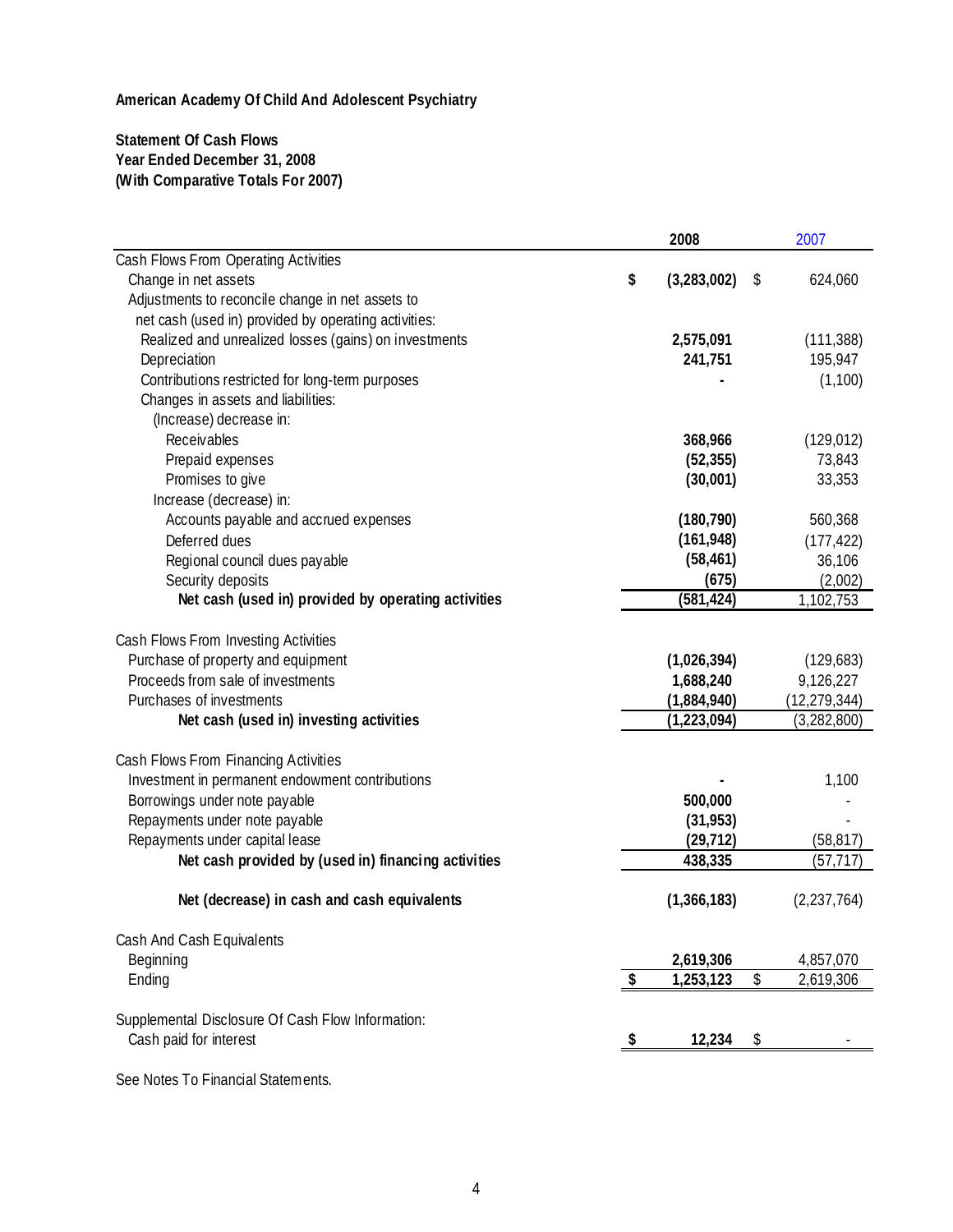#### **Notes To Financial Statements**

## **Note 1. Nature Of Activities And Significant Accounting Policies**

Nature of activities: The American Academy of Child and Adolescent Psychiatry (AACAP) has been a growing and dynamic organization, giving direction to and responding quickly to new developments in the health care environment by addressing the needs of children, adolescents, and families. AACAP represents child and adolescent psychiatrists with at least five years of additional training beyond medical school, including two years in child and adolescent psychiatry residency. AACAP members actively research, diagnose, and treat psychiatric disorders affecting children, adolescents, and their families. AACAP supports this work through a variety of programs including Government liaison, national public information, and continuing education.

The following are descriptions of AACAP's significant programs:

Annual meeting and institutes: The annual meeting presents the latest research and clinical practice in the field of child and adolescent psychiatry to members and non-members. Institutes at the annual meeting, the January institute, and the lifelong learning institute provide continuing professional education on the latest topics in the field.

Grant expenses: Through a number of federal and non-federal grants, AACAP supports research and training fellowships in the field of child and adolescent psychiatry.

Components: AACAP sponsors committees which work to increase the knowledge base about specific areas of interest for AACAP members and the public, and help AACAP disseminate information.

Journal: Through the monthly *Journal of the American Academy of Child and Adolescent Psychiatry*, AACAP publishes peer review scientific papers and an online subscription.

Special Funds: AACAP promotes and supports research careers, publicizes research and training opportunities, and sponsors initiatives to foster the development and continuing excellence of child and adolescent psychiatrists through fellowship programs, distinguished member lectures and research stipends.

AACAP News: The *AACAP News* is a bi-monthly publication designed to inform members about the latest developments in clinical practice and AACAP initiatives.

A summary of AACAP's significant accounting policies follows:

Basis of accounting: The financial statements are presented in accordance with the accrual basis of accounting, whereby, revenue is recognized when earned and expenses are recognized when incurred.

Basis of presentation: AACAP is required to report information regarding its financial position and activities according to three classes of net assets: unrestricted, temporarily restricted and permanently restricted.

Cash and cash equivalents: For purposes of reporting cash flows, AACAP considers all money market funds to be cash equivalents. All certificates of deposit, regardless of maturity, are considered investments. Cash held by investment custodians is also considered investments.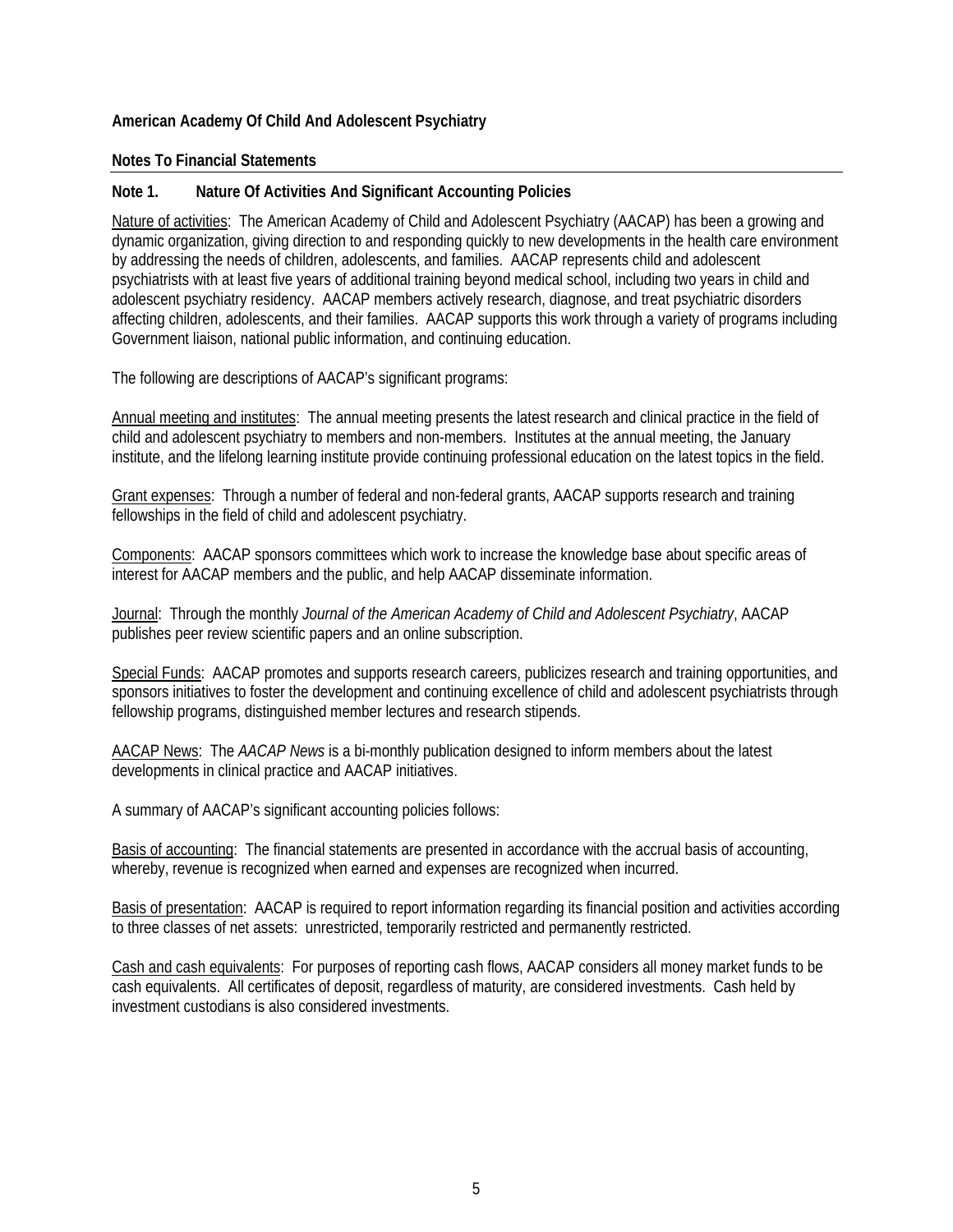#### **Notes To Financial Statements**

## **Note 1. Nature Of Activities And Significant Accounting Policies (Continued)**

Financial risk: AACAP invests in a professionally managed portfolio that contains common stocks and mutual funds. Such investments are exposed to various risks such as market and credit. Due to the level of risk associated with such investments, and the level of uncertainty related to changes in the value of such investments, it is at least reasonably possible that changes in risks in the near term could materially affect investment balances and the amounts reported in the financial statements.

AACAP maintains its cash in bank deposit accounts that, at times, may exceed federally-insured limits. AACAP has not experienced any losses in such accounts. AACAP believes it is not exposed to any significant financial risk on cash and cash equivalents.

Investments: Investments are reported at fair value as determined by quoted market prices. Changes in fair value are recorded as a component of investment income in the Statement of Activities. Investment income and losses that are temporarily restricted based on donor stipulations are allocated based on the average of the combined temporarily and permanently restricted net asset balance for the year.

Receivables: Receivables are carried at original invoice amounts less an estimate made for doubtful receivables based on a review of all outstanding amounts on a monthly basis. Management determines the allowance for doubtful accounts by identifying troubled accounts and by using historical experience applied to an aging of accounts. Receivables are written off when deemed uncollectible. Recoveries of receivables previously written off are recorded when received. The provision for doubtful accounts receivable of \$17,673 is based on management's evaluation of the collectibility of receivables.

Property and equipment: Property and equipment are recorded at cost. Depreciation is provided using the straightline method over estimated useful lives of 5 to 40 years. AACAP capitalizes all property and equipment purchased with a cost of \$1,000 or more.

Valuation of long-lived assets: AACAP accounts for the valuation of long-lived assets under Statement of Financial Accounting Standards (SFAS) No. 144, *Accounting for the Impairment or Disposal of Long-Lived Assets.* SFAS No. 144 requires that long-lived assets and certain identifiable intangible assets be reviewed for impairment whenever events or changes in circumstances indicate that the carrying amount of an asset may not be recoverable. Recoverability of the long-lived asset is measured by a comparison of the carrying amount of the asset to future undiscounted net cash flows expected to be generated by the asset. If such assets are considered to be impaired, the impairment to be recognized is measured by the amount by which the carrying amount of the assets exceeds the estimated fair value of the assets. Assets to be disposed of are reported at the lower of the carrying amount or fair value, less costs to sell.

Unconditional promises to give: Unconditional promises to give are recognized as revenue or gains in the period received. Conditional promises to give are recognized when the conditions on which they depend are substantially met. Promises to give are carried at original amount pledged less an estimate made for doubtful promises based on a review of all outstanding promises on a monthly basis. Management determines the allowance for doubtful promises by regularly evaluating individual promises to give and considering prior history of donor and collectibility of past donations. Promises to give are written off when deemed uncollectible. Management has determined that no provision is necessary for promises to give at December 31, 2008. Recoveries of promises to give previously written off are recorded when received.

Regional council dues payable: Regional council dues payable consist of state and local AACAP chapter dues collected by AACAP which need to be paid out to chapters.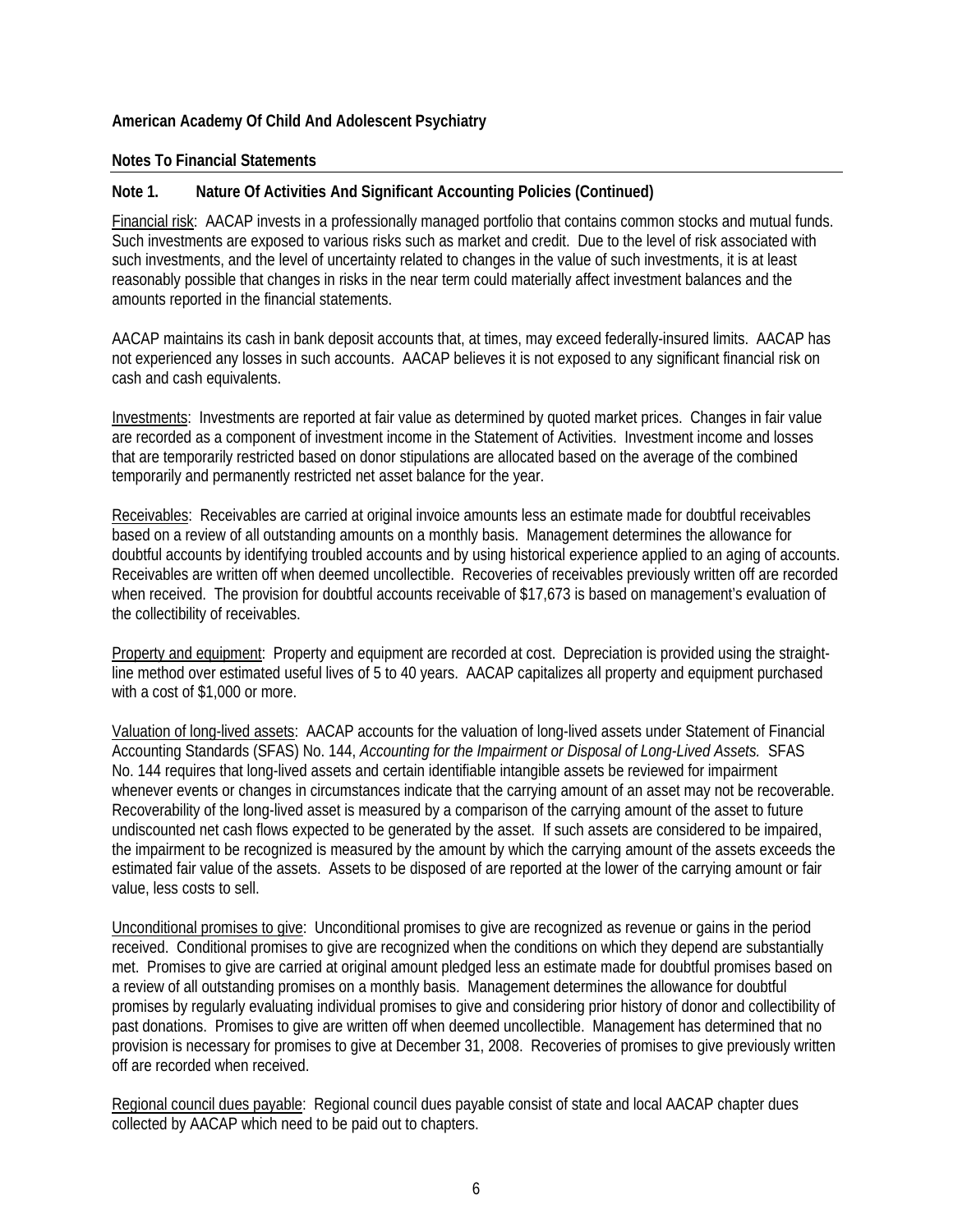#### **Notes To Financial Statements**

## **Note 1. Nature Of Activities And Significant Accounting Policies (Continued)**

Board-designated net assets: AACAP's Board of Directors has designated net assets in the amount of \$194,045 at December 31, 2008, for the Presidential Initiative Funds.

Revenue and support: AACAP has federal and non-federal grants. Revenue from grants is recognized as services are performed and costs are incurred. Conditional grants are recognized when the conditions on which they depend are substantially met. Such grant funds received prior to conditions being met are reported as refundable advances.

All donor-restricted contributions are reported as an increase in temporarily or permanently restricted net assets, depending on the nature of the restriction. When a restriction expires (that is, when a stipulated time restriction ends or purpose restriction is accomplished), temporarily restricted net assets are reclassified to unrestricted net assets and reported in the Statement of Activities as net assets released from restrictions.

Membership dues and fees are recognized as revenue over the dues period which coincides with AACAP's calendar year. Dues received in advance are reported as deferred dues, and recognized during the period of membership.

Annual meetings and institutes revenues are recognized in the period the meetings and institutes occur. Payments received in advance are recorded as deferred revenue.

Journal revenue is recognized in the period it is earned.

Functional expense classification: The costs of providing various programs and supporting services have been summarized on a functional basis in the Statement of Activities. Accordingly, certain costs, including overhead, have been allocated among the programs and services benefited.

Income taxes: AACAP is generally exempt from federal income taxes under the provisions of Section 501(c)(3) of the Internal Revenue Code. In addition, AACAP has been classified as an organization that is not a private foundation. Under current Internal Revenue Service regulations, advertising revenue earned in AACAP's publications, less applicable deductions, is subject to unrelated business income tax. There was no net tax liability for unrelated business income for the year ended December 31, 2008.

Estimates: The preparation of financial statements requires management to make estimates and assumptions that affect the reported amounts of assets and liabilities, and disclosure of contingent assets and liabilities at the date of the financial statements, and the reported amounts of revenue and expenses during the reporting period. Actual results could differ from those estimates.

Prior year information: The financial statements include certain prior-year summarized comparative information in total but not by net asset class. Such information does not include sufficient detail to constitute a presentation in conformity with accounting principles generally accepted in the United States of America. Accordingly, such information should be read in conjunction with AACAP's financial statements for the year ended December 31, 2007, from which the summarized information was derived. Certain prior year amounts were reclassified to conform to the current year presentation.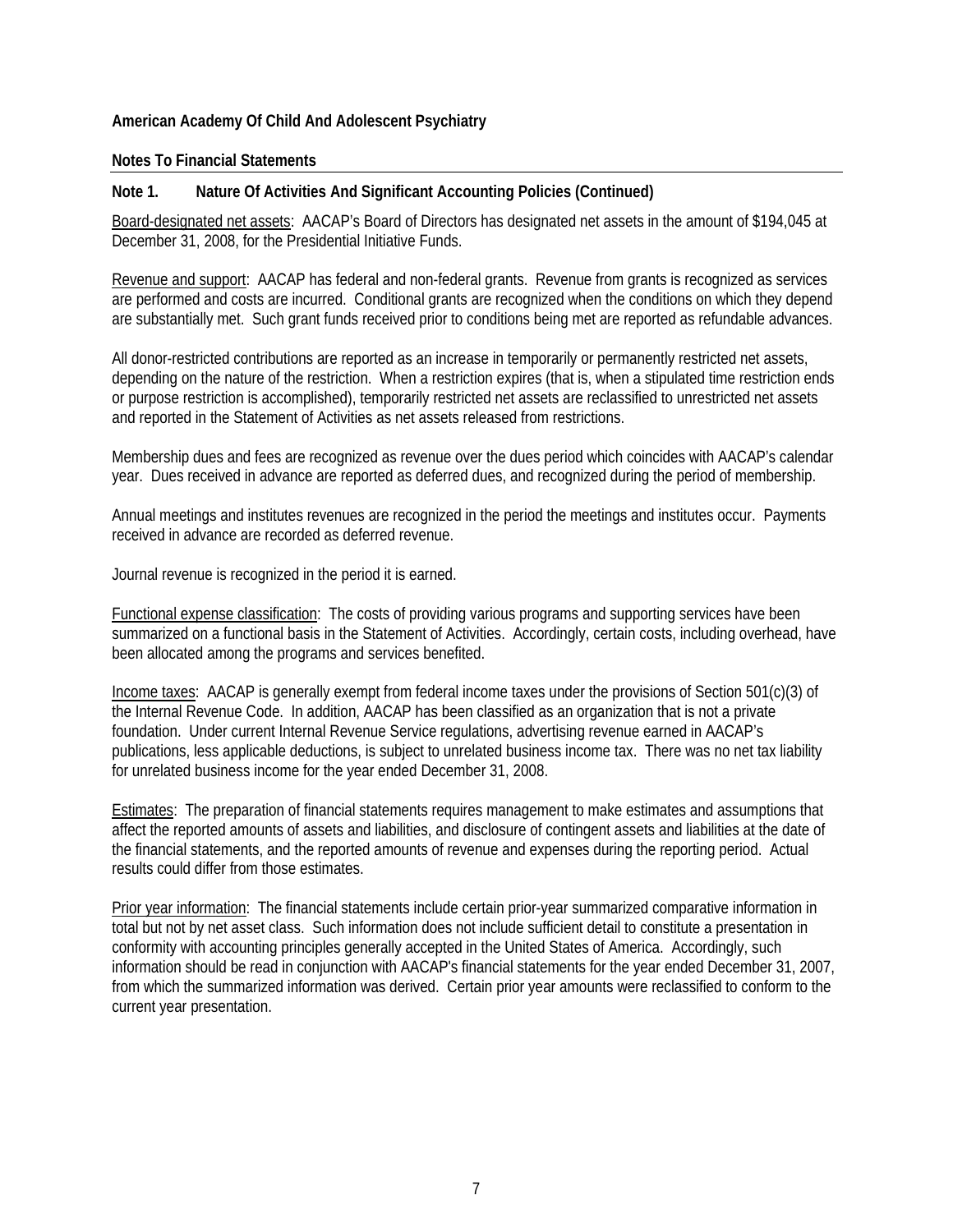#### **Notes To Financial Statements**

## **Note 1. Nature Of Activities And Significant Accounting Policies (Continued)**

Recent and upcoming accounting pronouncements: In June 2006, the Financial Accounting Standards Board (FASB) issued FASB Interpretation No. 48 (FIN 48), *Accounting for Uncertainty in Income Taxes – an interpretation of FASB Statement 109*. FIN 48 clarifies the accounting for uncertainty in income taxes recognized in an enterprise's financial statements in accordance with FASB Statement No. 109, *Accounting for Income Taxes*. FIN 48 prescribes a comprehensive model for recognizing, measuring, presenting and disclosing in the financial statements tax positions taken or expected to be taken on a tax return including positions that the organization is exempt from income taxes or not subject to income taxes on unrelated business income. If there are changes in net assets as a result of application of FIN 48 these will be accounted for as an adjustment to the opening balance of net assets. Additional disclosures about the amounts of such liabilities will be required also. AACAP presently recognizes income tax positions based on management's estimate of whether it is probable and reasonably estimable that a liability has been incurred for unrecognized income tax benefits by applying FASB Statement No. 5, *Accounting for Contingencies*. AACAP has elected to defer the application of Interpretation 48 in accordance with FASB Staff Position (FSP) FIN 48-3. This FSP defers the effective date of Interpretation 48 for nonpublic enterprises included within its scope to the annual financial statements for fiscal year beginning after December 15, 2008. AACAP will be required to adopt FIN 48 in its 2009 annual financial statements. AACAP is in the process of working with its tax specialists to determine the impact of the adoption of FIN 48 on its financial statements.

Effective January 1, 2008, the Academy adopted SFAS No. 157, *Fair Value Measurements,* issued by FASB. SFAS No. 157 defines the fair value of the price that would be received to sell an asset or paid to transfer a liability in an orderly transaction between market participants at the measurement date, and sets out a fair value hierarchy. The fair value hierarchy gives the highest priority to quoted prices in active markets for identical assets of liabilities (Level 1) and lowest priority to unobservable inputs (Level 3). Inputs are broadly defined under SFAS No. 157 as assumptions market participants would use in pricing and asset or liability. The Academy has added the required disclosures in Note 15 to the financial statements.

The Academy adopted Financial Accounting Standards Board (FASB) issued FASB Staff Position (FSP) No. FAS 117-1, Endowments of Not-for-Profit Organizations: Net Asset Classification of Funds Subject to an Enacted Version of the Uniform Prudent Management of Institutional Funds Act, and Enhanced Disclosures for All Endowment Funds, at the beginning of the 2008 year. This standard prescribes new guidelines for expenditure of donor-restricted endowment funds, as well as the disclosures required. See Note 13 to the financial statements for details.

#### **Note 2. Investments**

The fair value of investments at December 31, 2008, is as follows:

| Equities           | 2,694,458 |
|--------------------|-----------|
| Fixed income       | 2,196,011 |
| <b>REIT's</b>      | 283,939   |
| Money market funds | 86,548    |
|                    | 5,260,956 |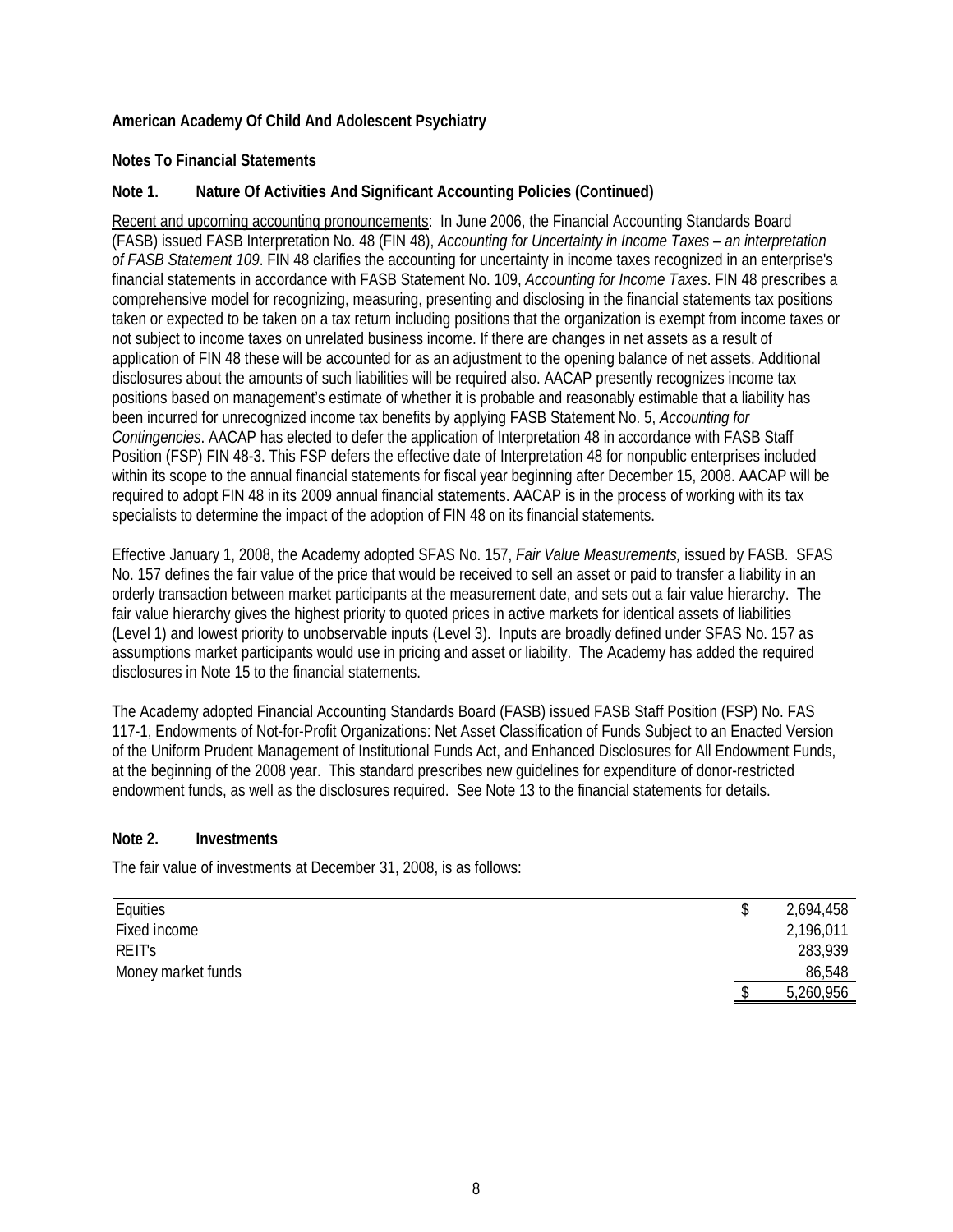#### **Notes To Financial Statements**

#### **Note 2. Investments (Continued)**

Net investment loss for the year ended December 31, 2008, consists of the following:

| Dividends and interest                                | 262,780     |
|-------------------------------------------------------|-------------|
| Realized and unrealized (losses) gains on investments | (2,575,091) |
|                                                       | (2,312,311) |
| Less management fees                                  | 11.939      |
|                                                       | (2,324,250) |

#### **Note 3. Receivables**

Receivables at December 31, 2008, consist of the following:

| General receivables                  | 302,237 |
|--------------------------------------|---------|
| Federal receivables                  | 300,126 |
|                                      | 602,363 |
| Less allowance for doubtful accounts | 17,673  |
|                                      | 584,690 |
|                                      |         |

#### **Note 4. Promises To Give**

Unconditional promises to give in one year or more are measured using the present value of future cash flows based on a discount rate of approximately six percent (6%). Unconditional promises to give at December 31, 2008, consist of the following:

| Amounts due in less than one year    | 43,251  |
|--------------------------------------|---------|
| Amounts due in one to two years      | 77,067  |
| Total unconditional promises to give | 120,318 |
| Less discount to net present value   | 10,370  |
| Net unconditional promises to give   | 109,948 |

#### **Note 5. Property And Equipment**

Property and equipment at December 31, 2008, and depreciation expense for the year then ended, is as follows:

|                                           | Estimated                  |             | Accumulated  |             | Depreciation |
|-------------------------------------------|----------------------------|-------------|--------------|-------------|--------------|
| <b>Asset Category</b>                     | Useful Lives               | Cost        | Depreciation | Net         | Expense      |
| Building and improvements                 | 10 to 40 years \$3,403,456 |             | \$1,295,004  | \$2,108,452 | 160,847      |
| Office equipment, computers, and software | 3 to 10 years              | 1,007,506   | 709.255      | 298,251     | 80,904       |
| Land                                      |                            | 375,417     | $\sim$       | 375.417     |              |
|                                           |                            | \$4,786,379 | \$2,004,259  | \$2,782,120 | 241,751      |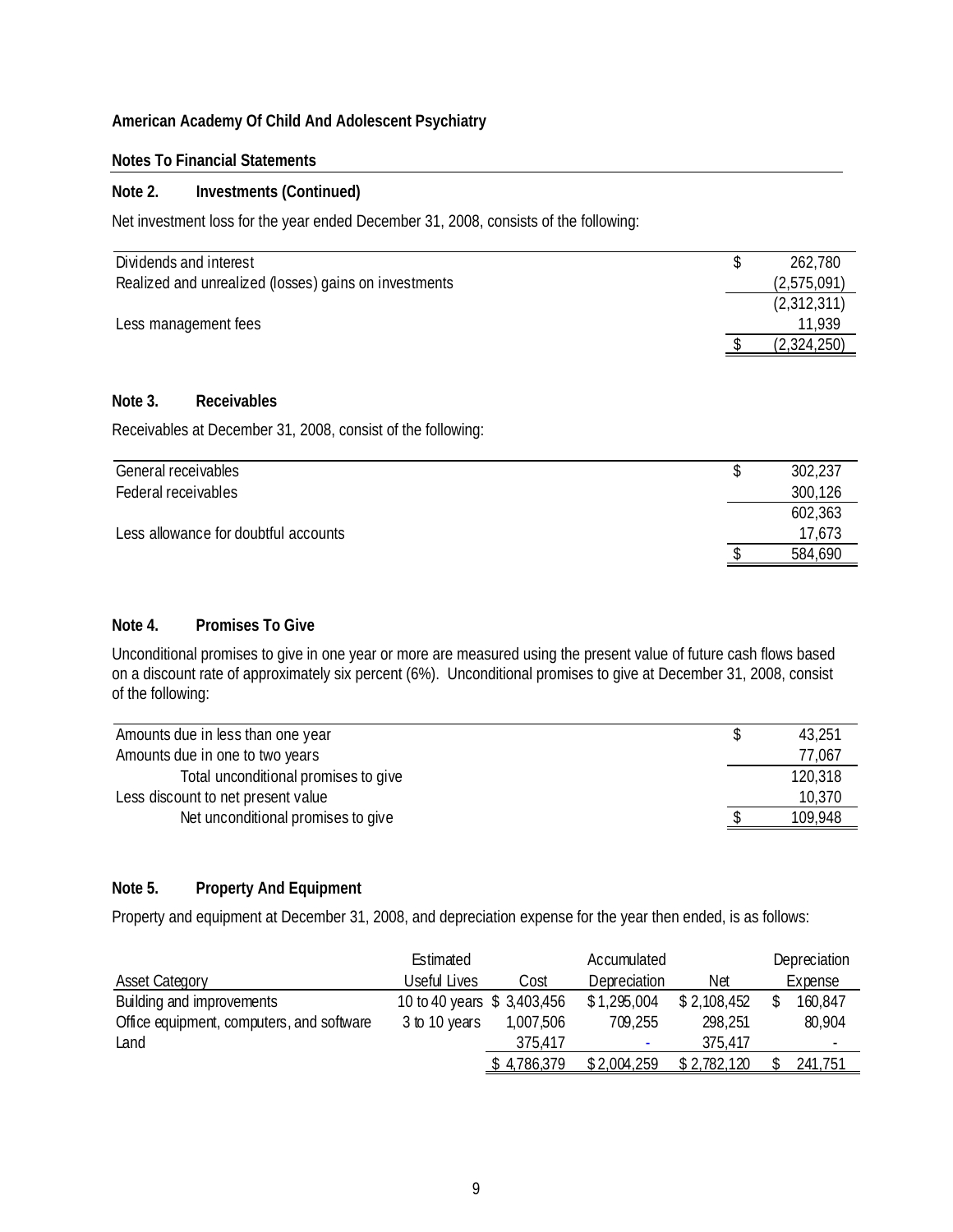#### **Notes To Financial Statements**

#### **Note 6. Deferred Revenues**

Deferred revenues at December 31, 2008, consist of the following:

| Membership Dues   |  | 931,108   |
|-------------------|--|-----------|
| January Institute |  | 120,050   |
| Publishing Bonus  |  | 70,000    |
| Other             |  | 18,960    |
|                   |  | 1,140,118 |

## **Note 7. Loan Agreement**

AACAP entered into a loan agreement with Suntrust Bank on May 1, 2008. The loan provided AACAP \$500,000, at an interest rate of 4.207%. The loan was interest only for the first 90 days, and is payable over a five year period. AACAP is subject to various reporting requirements and covenants, as detailed in the loan agreement. AACAP obtained this loan to finance its building renovations.

The future principal payments on the loan at December 31, 2008 are due as follows:

Years Ending December 31,

| $\sim$ $\sim$ |             |
|---------------|-------------|
| 2009          | 93,402<br>J |
| 2010          | 97,408      |
| 2011          | 101,586     |
| 2012          | 105,943     |
| 2013          | 69,708      |
|               | 468,047     |
|               |             |

## **Note 8. Building Rental**

During the year ended December 31, 2008, AACAP leased a portion of its building under an operating lease. The lease expired on December 31, 2008. Rental income for the year ended December 31, 2008, was \$35,855.

#### **Note 9. Retirement Plan**

AACAP maintains a defined contribution pension plan for its full-time employees. Contributions are made on behalf of eligible employees at the rate of 10% of their compensation below the social security wage base, and 15.7% of compensation in excess of the social security taxable wage base. Amounts contributed to the plan for the year ended December 31, 2008, were \$128,915.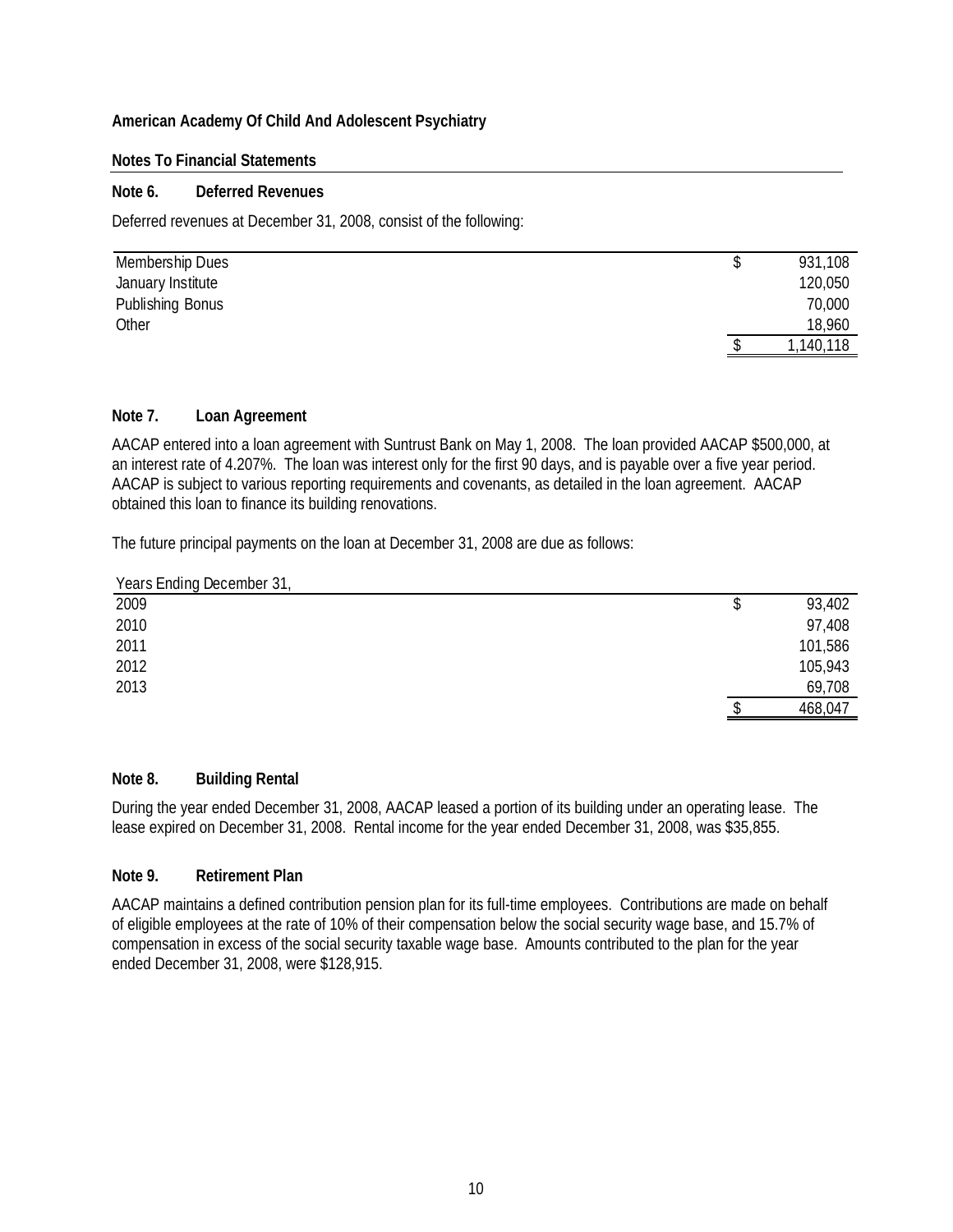#### **Notes To Financial Statements**

## **Note 10. Commitments**

Hotels: AACAP has entered into several contracts for hotel room rentals relating to its annual meetings to be held during the years ending December 31, 2009 through 2010. In the event of cancellation, AACAP is required to pay various costs of the hotel rooms as stipulated in the contracts, the amounts of which are dependent upon the date of cancellation.

Publishing: AACAP has entered into a publishing agreement with Lippincott Williams & Wilkins pertaining to the *Journal of the American Academy of Child & Adolescent Psychiatry*. The current agreement extends through the year ending December 31, 2009. Under this agreement, AACAP is entitled to receive minimum royalty payments, as well as an annual editorial subsidy.

AACAP also entered into a new publishing agreement with Elsevier Inc, effective January 1, 2010 and extends to 2014. Under this agreement, AACAP is entitled to receive minimum royalty payments, as well as an annual editorial subsidy.

AACAP's minimum royalty payment will be \$700,000 for the year ending December 31, 2009. AACAP's editorial subsidy will be \$252,000 for the year ending December 31, 2009.

## **Note 11. Contingency**

AACAP participates in a federally-assisted grant program that is subject to financial and compliance audits by the federal agency or its representatives. As such, there exists a contingent liability for potential questioned costs that may result from such an audit. Management does not anticipate any significant adjustments that may result from such audits.

## **Note 12. Temporarily Restricted Net Assets**

The makeup of temporarily restricted net assets as of December 31, 2008, along with the activity in the temporarily restricted funds for the year then ended, is as follows. AACAP performed extensive research regarding certain permanently restricted funds, and determined that they should actually be temporarily restricted. Due to this, AACAP transferred the funds, as detailed below. In addition, AACAP transferred certain assets from temporarily restricted to permanently restricted, at the request of the donor, as detailed below.

For the year ended December 31, 2008, AACAP allocated investment losses to its temporarily restricted net asset funds. This allocation was calculated for each fund based on the balance in each fund at December 31, 2007, plus the current year activities, while taking into consideration the average investment balance, as well as the investment losses for the year. Temporarily restricted funds which are driven by multi-year promises to give, are allocated differently. AACAP only allocates the investment loss based on the actual cash received by year-end, and excludes the amount that has yet to be received. In addition, AACAP did not allocate investment losses to temporarily restricted programs which ended during the fiscal year.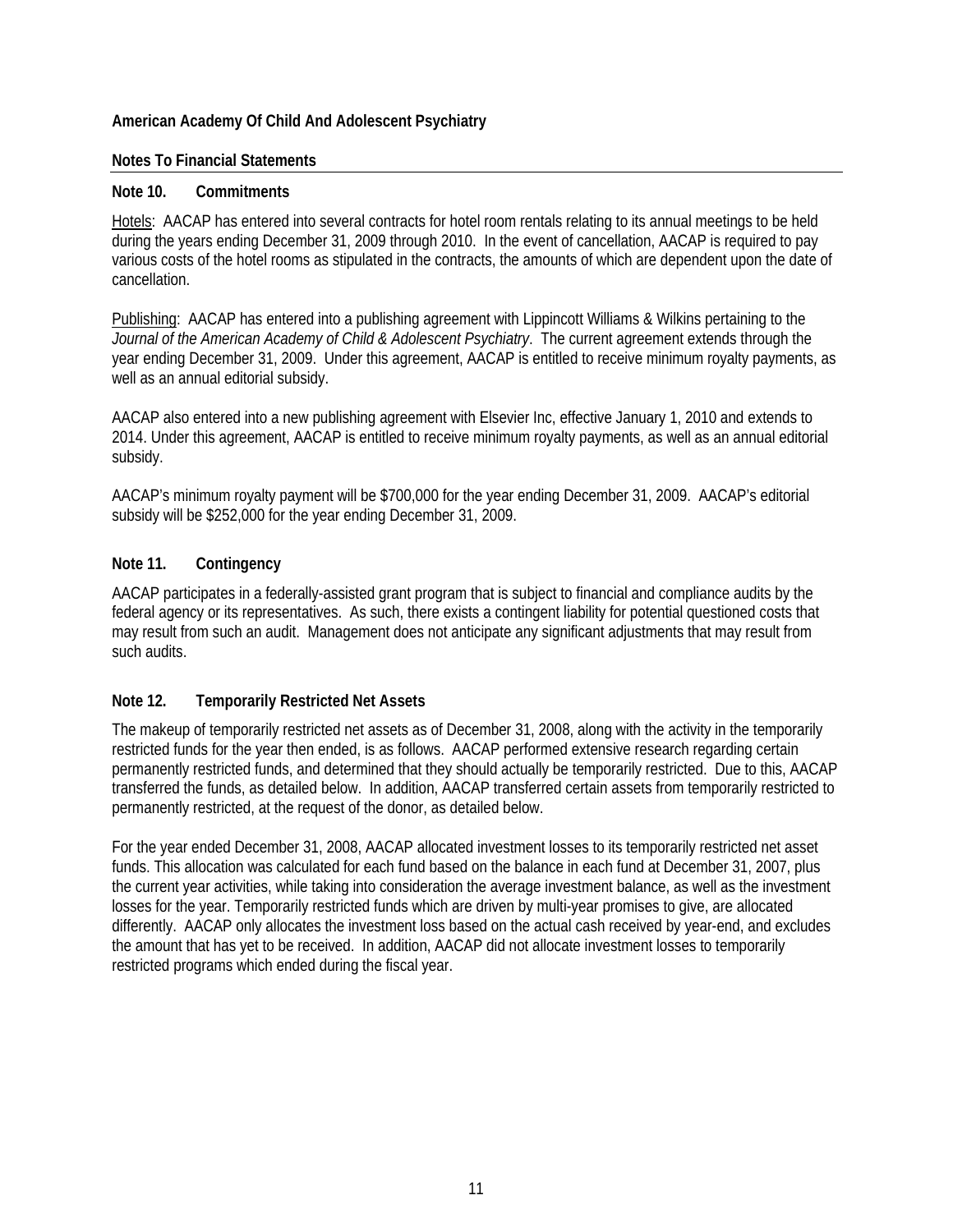# **Notes To Financial Statements**

# **Note 12. Temporarily Restricted Net Assets (Continued)**

|                                                       | Balance       |                          |               | Net Assets               |             | Transfers within Transfers (to) from | Balance          |
|-------------------------------------------------------|---------------|--------------------------|---------------|--------------------------|-------------|--------------------------------------|------------------|
|                                                       | December 31,  | Grants and               | Investment    | Released from            | Temporarily | Permanently                          | December 31,     |
|                                                       | 2007          | Contributions            | Loss          | Restrictions             | Restricted  | Restricted                           | 2008             |
| Campaign for America Kids                             | \$<br>778,364 | \$119,002                | \$ (263,022)  | \$<br>163,671            | \$<br>÷,    | $\mathbb S$<br>ä,                    | \$<br>470,673    |
| eAACAP- Psychopharmacology Online CME (Eli Lilly)     | 161,977       | 101,211                  | (83, 560)     | 30,100                   |             |                                      | 149,528          |
| Pilot Research Awards (Eli Lilly)                     | 220,302       | 98,000                   | (76, 658)     | 104,466                  |             |                                      | 137,178          |
| Karl Menninger Plenary                                | 215,376       |                          | (75, 612)     | 4,458                    |             |                                      | 135,306          |
| <b>Endowment Fund</b>                                 | 360,048       | 375                      | (55, 638)     | 222                      | (205,000)   |                                      | 99,563           |
| Berman Learning Disability Fund                       | 46,841        | $\overline{\phantom{a}}$ | (51,689)      | 4,841                    |             | 102,187                              | 92,498           |
| E. Schlosser Lewis                                    | 528,115       | 48,350                   | (51, 074)     | 33,994                   |             | (400,000)                            | 91,397           |
| Congressional Fellow Program                          | 6,532         | 6,665                    | (40, 580)     | $\overline{\phantom{a}}$ | 100,000     |                                      | 72,617           |
| Spurlock Fund-CMHS                                    | 124,211       | $\blacksquare$           | (26, 641)     | 49,896                   |             |                                      | 47,674           |
| Stubblefield AMA House of Delegates                   | i,            | 51,000                   | (6,094)       |                          |             |                                      | 44,906           |
| Spurlock Fund-NIDA                                    | 49,630        | 36,204                   | (24, 834)     | 16,559                   |             |                                      | 44,441           |
| John F McDermott Assistant Editor in Residence        | 55,241        |                          | (19, 372)     | 1,202                    |             |                                      | 34,667           |
| John Schowalter Resident                              | 50,795        | ×,                       | (17, 926)     | 790                      |             |                                      | 32,079           |
| General Resident Travel Awards (Eli Lilly)            | 43,047        | 50,000                   | (15, 364)     | 50,190                   |             |                                      | 27,493           |
| <b>Endowed Dues</b>                                   | 11,062        | 30,000                   | (14,648)      | 201                      |             |                                      | 26,213           |
| Regional Council Advocacy-McNeil                      | 39,157        | $\blacksquare$           | (14, 037)     | ×,                       |             |                                      | 25,120           |
| Tarjan Fund for Mental Retardation                    | 7,470         | 5,000                    | (13,029)      | 1,230                    |             | 25,103                               | 23,314           |
| Simon Wile Fund                                       | 10,659        |                          | (9,839)       | $\blacksquare$           |             | 16,786                               | 17,606           |
| Cancro Award                                          | 27,018        |                          | (9,065)       | 1,730                    |             |                                      | 16,223           |
| Spurlock Fund-AACAP                                   | 20,915        | 6,050                    | (8,707)       | 2,676                    |             |                                      | 15,582           |
| Philips Fund for Prevention                           | 28,497        |                          | (8,502)       | 4,782                    |             |                                      | 15,213           |
| Abramson Fund                                         | 43,621        | 10,000                   | (6, 435)      | 29,550                   | (6, 120)    |                                      | 11,516           |
| Beatrice Hamburg Award                                | 18,670        |                          | (6,251)       | 1,234                    |             |                                      | 11,185           |
| Regional Student Interest Groups                      | 17,221        |                          | (5,098)       | 3,000                    |             |                                      | 9,123            |
| Robinson/Cunningham                                   | 13,641        |                          | (4,780)       | 307                      |             |                                      | 8,554            |
| Marshall Schecter Lecture Fund                        | 10,817        |                          | (3,650)       | 634                      |             |                                      | 6,533            |
| Marcelino Amaya Fund                                  |               | 9,385                    | (3, 341)      | 65                       |             |                                      | 5,979            |
| Jerry M. Wiener Resident                              | 7,251         | 250                      | (2,689)       |                          |             |                                      | 4,812            |
| CAP/Education Outreach Program (Travel Grants)        | L.            |                          | (2, 311)      | 33,553                   | 40,000      |                                      | 4,136            |
| <b>ECSII Development &amp; Test</b>                   | 36,771        |                          | (942)         | 34,143                   |             |                                      | 1,686            |
| eAACAP- Substance Use Curriculum (Shire)              | 134,817       |                          |               | 134,817                  |             |                                      |                  |
| Assembly -Advocacy & Collaboration                    |               |                          |               | 48,000                   | 48,000      |                                      |                  |
| Parent Collaboration Initiatives/Summit               |               |                          |               | 17,000                   | 17,000      |                                      |                  |
| Klingenstein                                          | 20,515        | 8,000                    |               | 28,515                   |             |                                      |                  |
| Pfizer (Collaboration)                                | 68,087        |                          |               | 68,087                   |             |                                      |                  |
| Furman initiative                                     | 21,529        |                          |               | 21,529                   |             |                                      |                  |
| Pfizer Travel for CAP Residents                       | 4,449         |                          |               | 4,449                    |             |                                      |                  |
| Abramson Fund-Sys Based Practice Tool Kit             | 3,729         |                          |               | 9,849                    | 6,120       |                                      |                  |
| Rieger Scientific Achievement Award                   | 1,106         | 5,000                    |               | 6,106                    |             |                                      |                  |
| Rieger Psychotherapy Award                            | 40            | 5,000                    |               | 5,040                    |             |                                      |                  |
| eAACAP- Bipolar Disorder Online CME (Eli Lilly & BMS) |               | 143,750                  |               | 143,750                  |             |                                      |                  |
| Rieger Service Award                                  |               | 5,000                    |               | 5,000                    |             |                                      |                  |
|                                                       | \$3,187,521   | 738,242<br>\$            | \$ (921, 388) | \$1,065,636              | \$          | (255, 924)<br>\$                     | 1,682,815<br>-\$ |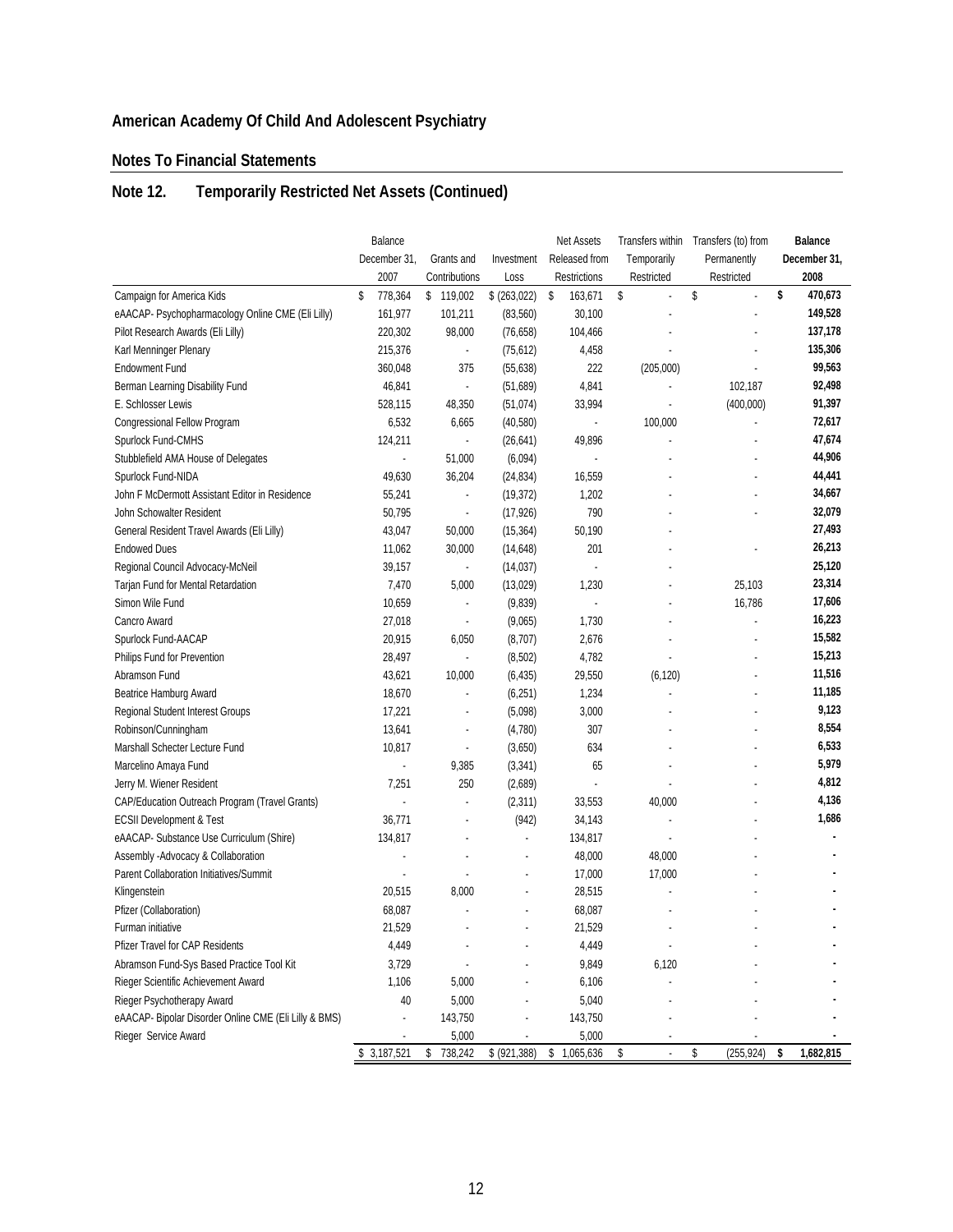#### **Notes To Financial Statements**

## **Note 13. Permanently Restricted Net Assets**

In August 2008, the Financial Accounting Standards Board (FASB) issued FASB Staff Position (FSP) No. FAS 117-1, *Endowments of Not-for-Profit Organizations: Net Asset Classification of Funds Subject to an Enacted Version of the Uniform Prudent Management of Institutional Funds Act, and Enhanced Disclosures for All Endowment Funds*. FAS 117-1 addresses accounting issues related to guidelines in the Uniform Prudent Management of Institutional Funds Act of 2006 (UPMIFA), which was adopted by the National Conferences of Commissioners on Uniform State Laws in July 2006. Management has interpreted UPMIFA as requiring the preservation of the fair value of original donorrestricted contributions as of the date of the gift, absent explicit donor stipulations to the contrary. As a result of this interpretation, AACAP classifies as permanently restricted net assets (a) the original value of permanently restricted cash contributions and (b) the discounted value of future permanently restricted cash contributions, net of allowance for uncollectible promises. The remaining portion of donor-restricted cash contributions are classified as temporarily restricted net assets until those amounts are appropriated for expenditure in a manner consistent with the standard of prudence prescribed by UPMIFA. In accordance with UPMIFA, AACAP considers the following factors in making a determination to appropriate or accumulate donor-restricted cash contributions:

- The purposes of AACAP and donor-restricted endowment fund
- The duration and preservation of the funds
- General economic conditions
- The possible effect of inflation and deflation
- The expected total return from income and the appreciation of investments
- **Investment policies**

Spending policy: All earnings from AACAP's permanently restricted net assets are recorded as temporarily restricted net assets, as each permanently restricted fund has a temporarily restricted component. All of AACAP's permanently restricted funds are geared towards programmatic spending that falls within the mission and purpose of AACAP. AACAP analyzes the balance in the temporarily restricted component of the fund when evaluating the ability to spend prudently on related programs which coincide with the purpose of the fund.

Permanently restricted net assets at December 31, 2008, are restricted to investment in perpetuity, the income from which is expendable to support specific purposes. AACAP performed extensive research regarding certain permanently restricted funds, and determined that they should actually be temporarily restricted. Due to this, AACAP transferred the funds, as detailed below. In addition, AACAP transferred certain assets from temporarily restricted to permanently restricted, at the request of the donor, as detailed below.

|                                           | <b>Balance</b><br>December 31, |           | Transfers (to) from |             |  | <b>Balance</b> |
|-------------------------------------------|--------------------------------|-----------|---------------------|-------------|--|----------------|
|                                           |                                |           |                     | Temporarily |  | December 31,   |
|                                           |                                | 2007      | Restricted          |             |  | 2008           |
| <b>Endowment Fund</b>                     | \$                             | 745,206   | \$                  |             |  | 745,206        |
| E. Schlosser Lewis                        |                                |           |                     | 400,000     |  | 400,000        |
| Abramson Fund                             |                                | 177.605   |                     |             |  | 177,605        |
| Philips Fund for Prevention               |                                | 102,055   |                     |             |  | 102,055        |
| Berman Learning Disability Fund           |                                | 102,187   |                     | (102, 187)  |  |                |
| <b>Tarjan Fund for Mental Retardation</b> |                                | 25,103    |                     | (25, 103)   |  |                |
| Simon Wile Consultation Award             |                                | 16,786    |                     | (16, 786)   |  |                |
|                                           |                                | 1,168,942 |                     | 255,924     |  | 1,424,866      |